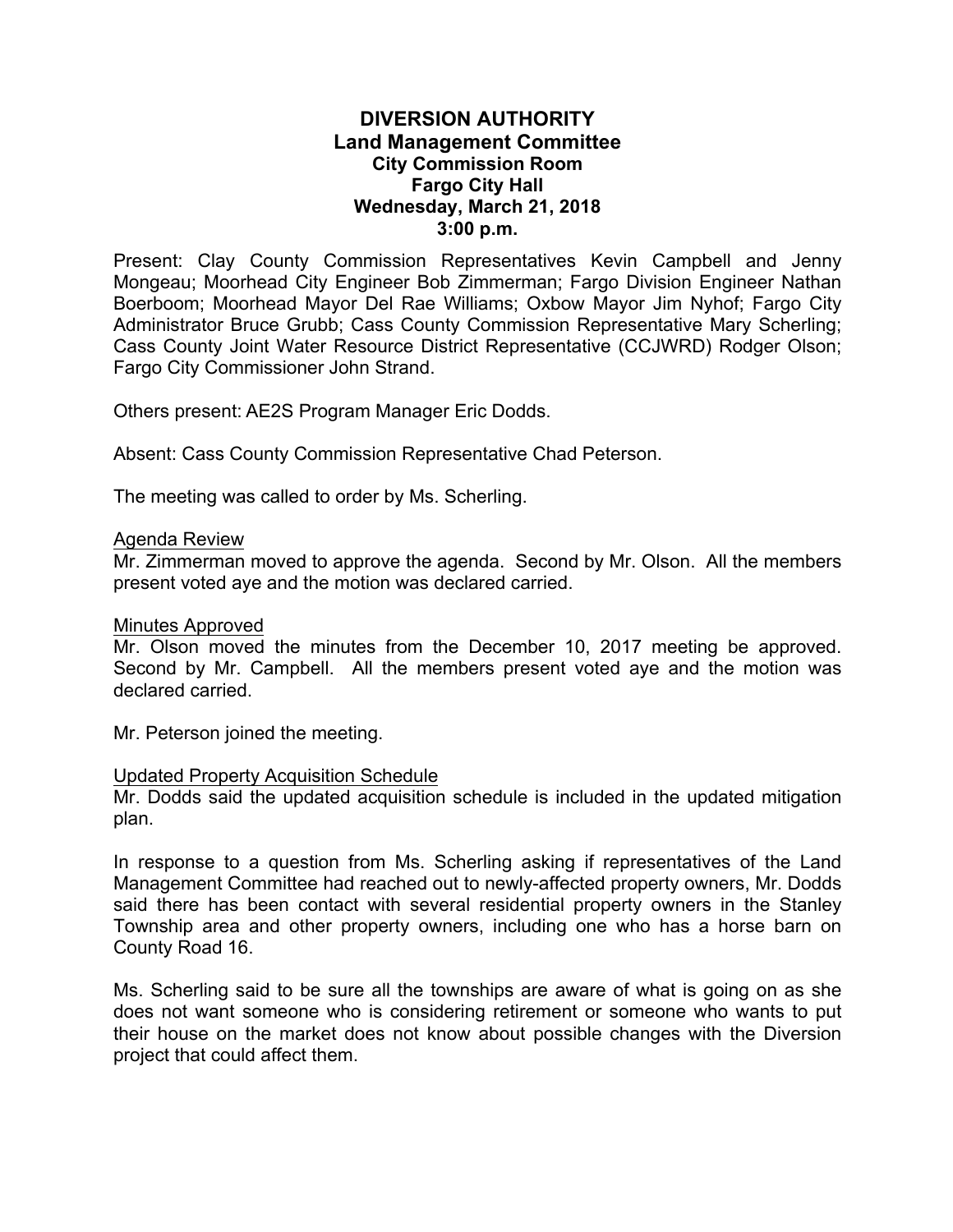Mr. Dodds said the updated mitigation plan was part of the new permit submitted to the Minnesota Department of Natural Resources (MDNR) and the schedule is important as the Committee works towards getting land ready for construction. He said the mitigation plan and proposed acquisition schedule is synced with the U.S. Army Corps of Engineers' schedule regarding the southern embankment, pending funding and permits. He said the channel is broken into three phases and what is proposed is to have acquisitions for Phase 1 completed by March 2019 and Phase 2 by July 2019. He said Phase 3 acquisitions have not yet started; however, Phase 3 has a finalized date of February 2020. He said these dates will be consistent in the P3 agreement, and the schedule is all pending a green light from the MDNR. He said in the features constructed by the Corps, there is a breakdown of how the Corps anticipates constructing or designing features of the southern embankment and the acquisition schedule dates line up with what the Corps has proposed. He said this is more of an awareness item right now and there are many complexities built into the updated plan. He said a related item in the updated plan is there was some talk prior to last fall of who will be the acquiring entity in Moorhead. He said he did not know if it would be the City of Moorhead or Clay County or if a joint entity would be formed. He said that is something the Committee should start to work on.

In response to a question from Ms. Scherling about the newly impacted areas in the northern area of Cass County due to the revised 37-foot rule and at what point will it be decided who is in and who is out, Mr. Dodds said that information will not be known until updates to the hydraulic models are completed.

Ms. Scherling said she does not want to surprise people. She said there were some people who felt they were going to be protected and now they are not and they may not even know due to the fact that it is not obvious on the map. She said the sooner that information is known the better, assuming Plan B gets the green light. Mr. Olson said there is going to be micro-siting of the alignment, therefore if there is even a possibility a property will be affected, property owners need to be forewarned and should plan accordingly.

Mr. Boerboom said micro-siting would be complete in the next few weeks, which will involve shifting some things a few hundred feet at most, not by miles. He said the priority is to look for opportunities to avoid impacting homes. He said he does not expect wholesale changes to what is on the map today.

Mr. Dodds said land acquisitions stopped out of sensitivity to MN concerns on the project and the appearance of plowing forward. Land acquisitions did not stop specifically due to the injunction. He said a wish list of activities was submitted to MDNR after the new permit application, and the wish list included asking to start some things due to long lead times and contracts that are on hold. He said the permit process needs to go forward; however, perhaps another avenue with the MDNR is some of these wish list items that are not construction-related can start or continue, as those items are not hinging directly with the permit.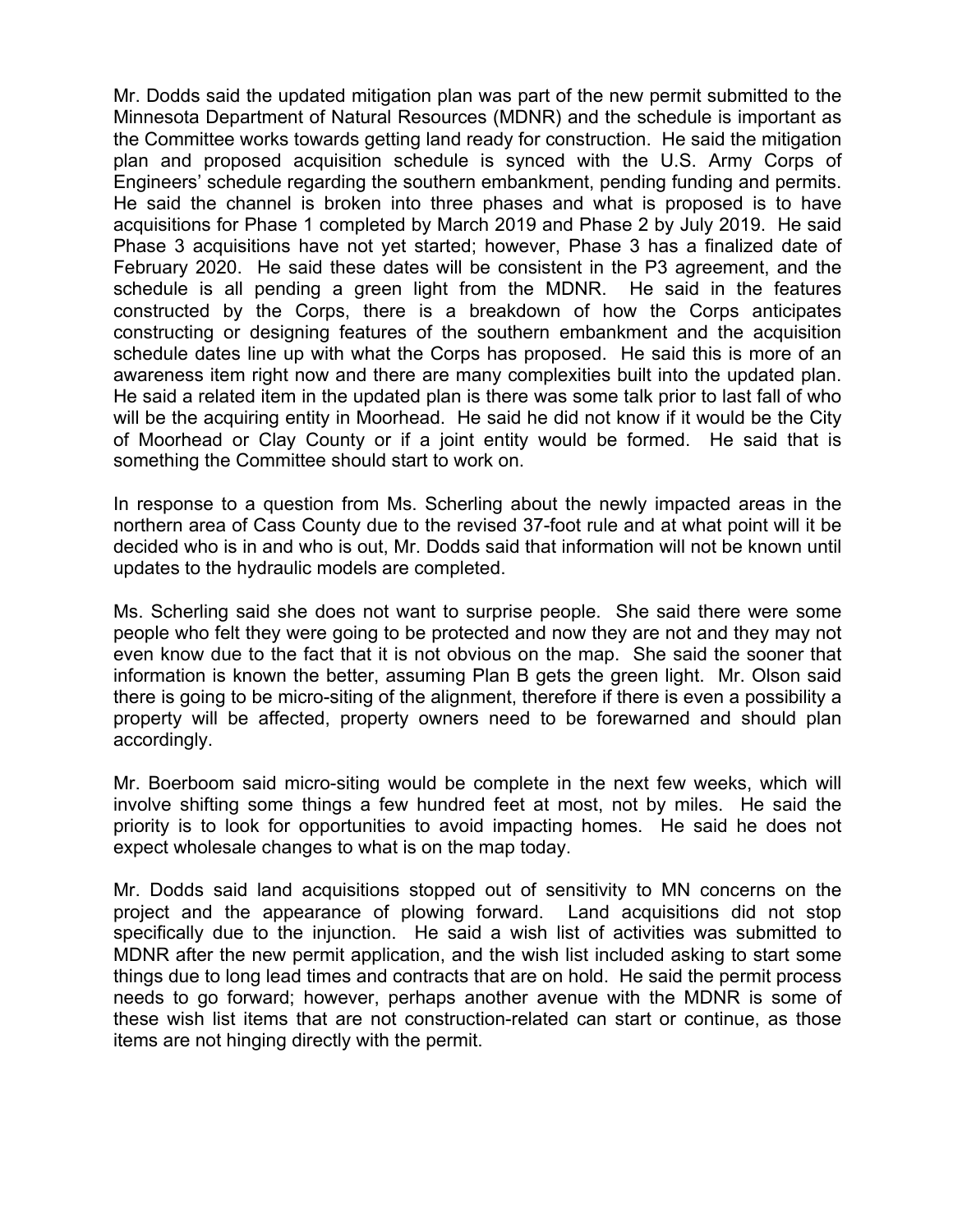Mayor Williams said the wish list mailed to the MDNR included the rationale for the items on the list. She said the MDNR will look to their new team to answer those questions, as they will be the ones most involved in the project.

Mr. Zimmerman said dates were included in the updated mitigation plan due to the fact that if dates were omitted, the plan would be viewed as incomplete. He said the updated mitigation plan is a draft stating this is a vision of what the Committee wants to do, along with the wish list the mayor referenced. He said a list of questions about the permitting process was submitted and as the Committee engages with the MDNR permitting team, some of those questions will be addressed.

In response to a comment from Mr. Campbell, stating phased permitting is the only way to meet the requirements of the MDNR, Mr. Zimmerman said the first two questions on the wish list sent to the MDNR had to do with phased permitting.

In response to a question from Mr. Nyhof about the injunction, Mr. Dodds said if there is a permit decision that means Plan B is the new project and that will render the old project nonexistent. He said the injunction was against the old project; therefore, it could be an avenue to submit to a judge that the old project is gone and the new project is permitted, therefore would the judge consider lifting the injunction.

Commissioner Strand said he is concerned that there is an assumption the Diversion Authority is moving ahead before it can. He said the focus right now should be on intown protection. He said there is a plan if there is a permit; however, he advises caution and public relations are important.

Mr. Peterson said it is good that timelines are being established and depending on political powers, the dates are indeterminate. He said it does show just how long this project is actually going to take.

## Updated Mitigation Plan

Mr. Dodds said Version 1 of the mitigation plan was submitted a couple of years ago with the original permit application. He said the mitigation plan was always a living document and it was known that there would be updates. Therefore, he said, with the submittal of Plan B, it was time to do an update of the mitigation plan. He said with Volume 2, there was quite a bit of review and better processes. He said the MDNR commented previously that flowage easements were not necessarily mitigation and while the Committee may or may not agree, the title of the document was changed to cover more than just mitigation: it also includes plans to acquire property rights. He said Volume 2 includes the process for acquiring land in North Dakota and Minnesota and other details such as appraisal reviews, review forms, presenting offers, negotiations and maps of impacted parcels. He said it has been suggested that early acquisition of property would be allowed rather than waiting until it is scheduled if a property owner is interested in selling. He said with the embankment change in Minnesota, there is a significant reduction in impacted organic land. He said with the previous plan, 3,000 acres of organic land would have been impacted and now only about 300 acres are impacted. Another section of Volume 2 deals with disposal of excess property, he said, specifically if property owners want to sell an entire parcel for estate planning or tax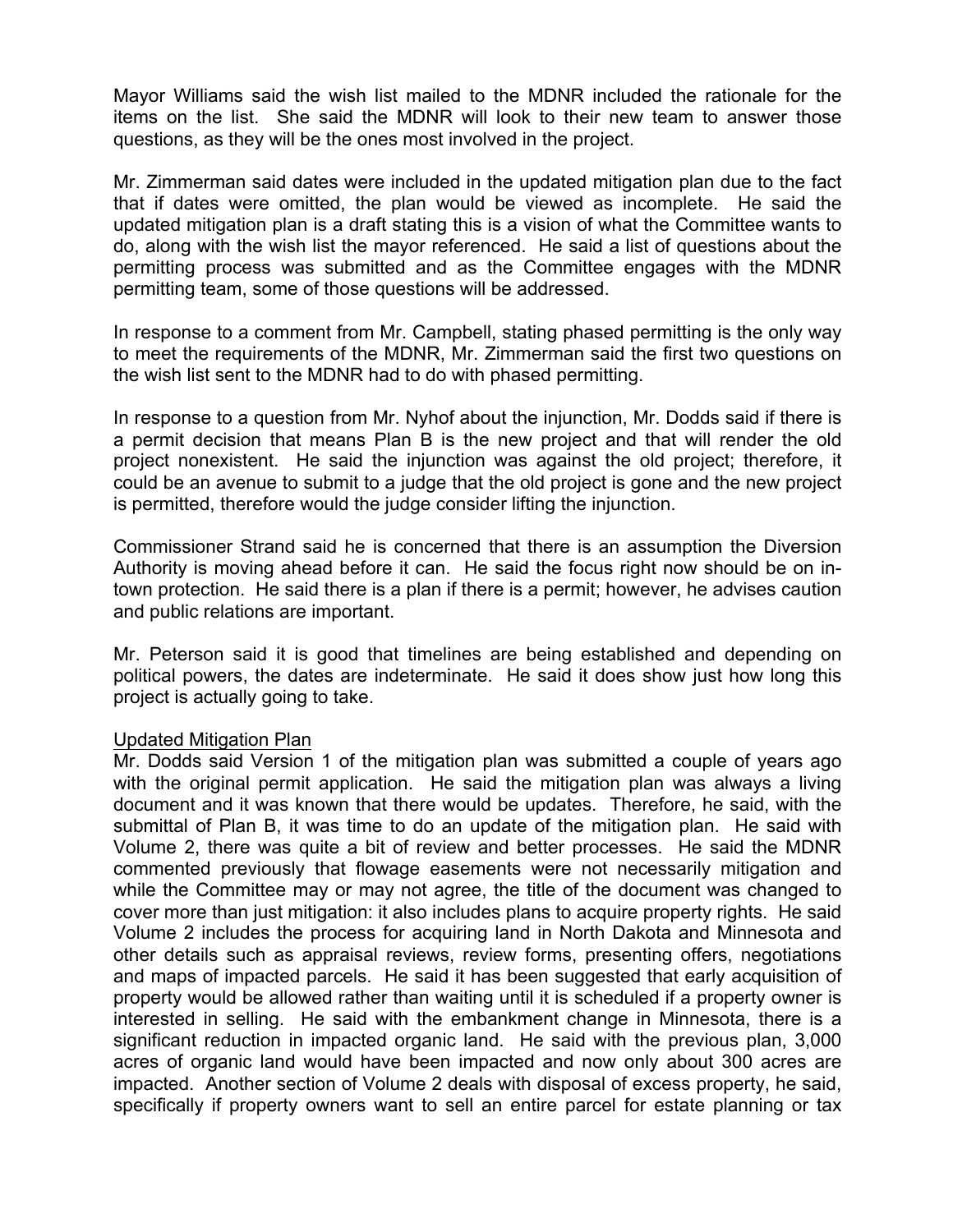purposes. One of the biggest sections of Volume 2, he said, is how to treat property in the upstream mitigation areas where there are both structures that need to be acquired and land with flowage easements. He said structures are split into five categories: Category 1 deals with structures in the floodway, which has not been defined due to Plan B and will be define through the Conditional Letter of Map Revision (CLOMR) process this fall; however, those structures will have to be removed according to the Federal Emergency Management Agency (FEMA) rules. Category 2 deals with structures that have more than two feet of water at the structure, and these are required to be removed or taken out. Category 3 are structures with between 2 feet to half a foot of impact, and those are likely need to be acquired but there will be discussion as to if those structures can be kept, elevate them or do some dry floodproofing if it is not residential. He said FEMA will consider the options. He said there are many nuances in Category 3 and before any policy decisions are made, the Committee may want to know how many properties are in each of these categories. Category 4, he said, are structures with less than half a foot and those elevations will need to be field verified. He said once elevations are known to be accurate, the Committee will follow the same path as Category 3. Category 5 is structures that have very minimal impact, he said, and the Corps is responsible for doing a takings analysis, and deciding what type of mitigation is needed, if any. He said the State of North Dakota and the State of Minnesota will require the Diversion Authority to get property rights to the maximum elevation of the spillway, which is determined to be 923.5 feet. He said everything below 923.5 feet would need a flowage easement. He said there will be a base rate for flowage easement rates that will apply to all areas.

Mr. Boerboom said in the 923.5-foot area, development would be allowed as long as it met local flood plain ordinances and there is a distinction that no development would be allowed in the floodway.

In response to a question from Ms. Scherling asking what the MDNR said was inadequate in the first application and what was changed in the second application, Mr. Dodds said he does not know how thoroughly the MDNR read the first mitigation plan; however, he said the first mitigation plan was not submitted early enough. He said there were some comments in the permit denial that "Topic X" was not addressed and there was also a lot of attention on environmental impacts such as biota, geomorphology and ongoing monitoring. He said the team took a hard look at all of it and addressed those topics with the help of the Corps. He said it was conveyed to the MDNR this is not a take it or leave it approach and input from the MDNR is wanted.

Ms. Scherling said the new mitigation plan is a living document and when work with individual landowners is done, there will be unique situations. She said the updated mitigation plan is very impressive.

Mr. Dodds said a new section of the mitigation plan is a dispute resolution board. He said the North Dakota State Water Commission had a model of the board set up regarding discharges from the Devils Lake outlet for people along the Sheyenne River. He said if there was a problem property owners could file a dispute with the dispute resolution board, which was an independent panel. He said if there is someone impacted by the project, there is now a mechanism to file a dispute claim. This should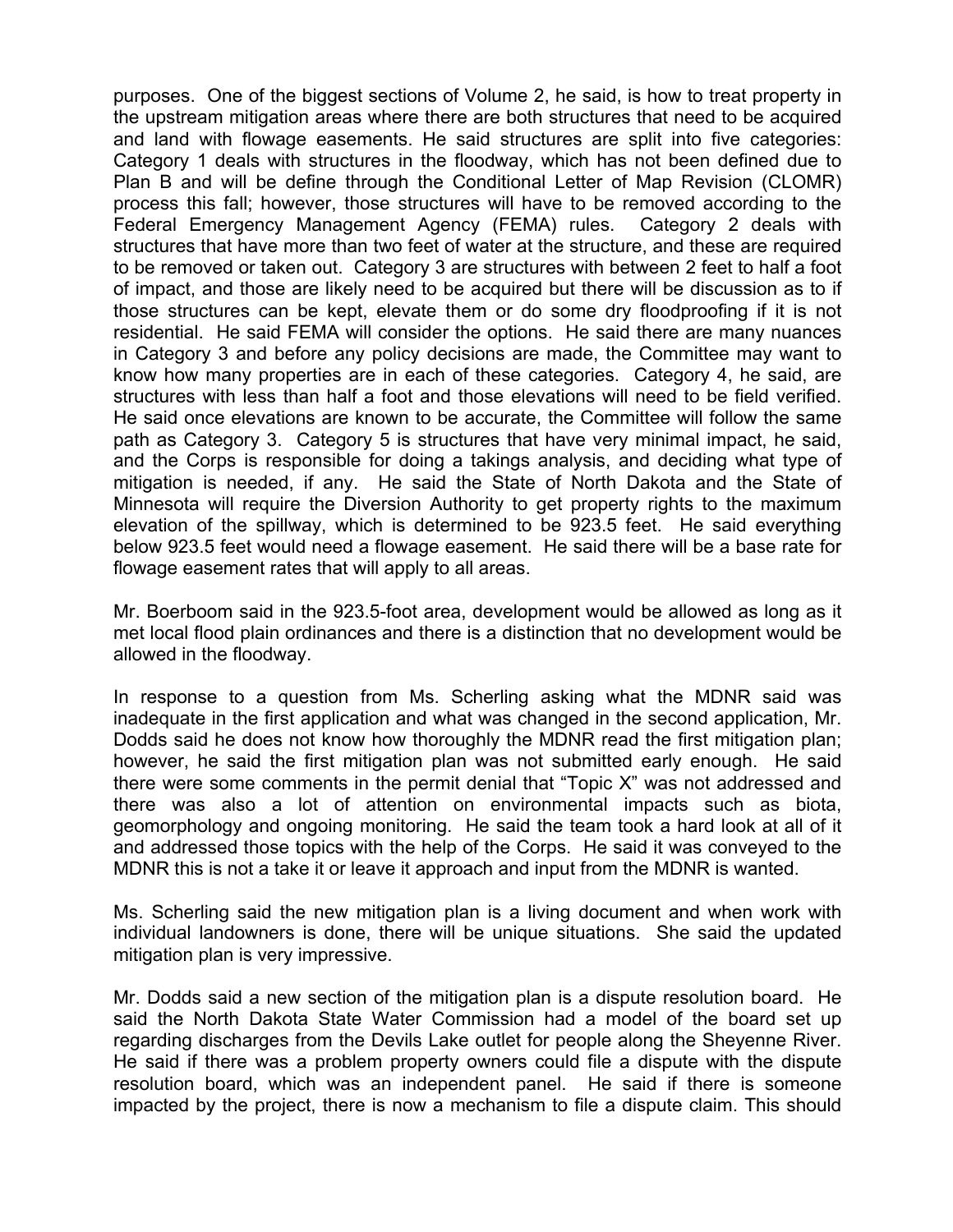be viewed as a good intention of the Diversion Authority, he said, and that the Diversion Authority is not just closing the book and will not burden property owners with attorney fees.

Mr. Nyhof said Oxbow relocations required 40 lots, then it was recognized there were more lots, therefore those lots were added through the Corps rules for residents in the staging area. He asked if there are new candidates, does the Committee want to make that offer available for the new lots, Mr. Olson said Plan B is going to impact 15 or 20 more people, so it would be a good idea to have enough lots.

Mr. Strand said before the injunction, there was communication with leaders of the Native American communities; however, there has been an absence of Native Americans signing on to the new plan. He advised that the Committee talk to Native American leaders about the impact of cultural sites with the new plan.

In response to a question from Ms. Scherling asking when talks with cemetery boards will start, Mr. Dodds said as soon as there is some positive news from the MDNR. He said there have been meetings with many jurisdictions, civic organizations and farm groups who know there is a revised project.

## Flowage Easement Valuation Plan

Mr. Dodds said he had a meeting with Crown Appraisal and is confident the Land Management Committee has a good team.

In response to a question from Mr. Campbell asking if the Diversion Authority is considering buying property instead of flowage easements, Mr. Dodds said that is a consideration; however, that means spending more money up front. He said if that is what the property owner wants, the Diversion Authority could buy the property, but it would be a lot of acreage.

In response to a question from Ms. Mongeau asking about topics in the new mitigation plan dealing with railroads and adding there needs to be a conversation at some point with the railroads, Mr. Dodds said that part of the design work, the time frames and Memorandums of Understanding are fairly well along and are separate, much like with the North Dakota Department of Transportation. He said there are also MOUs for township roads, small utilities and gas pipelines. He said those are attorney issues and attorneys will address some long-term mitigation features.

## CCJWRD Update

Mr. Olson said there has been no purchasing activity; however, some things were closed.

## Other Business

Rocky Schneider, AE2S Public Affairs Strategist, showed the Committee a new map on the FM Diversion website. He said micro siting is not yet done; therefore, some things on the map are subject to change.